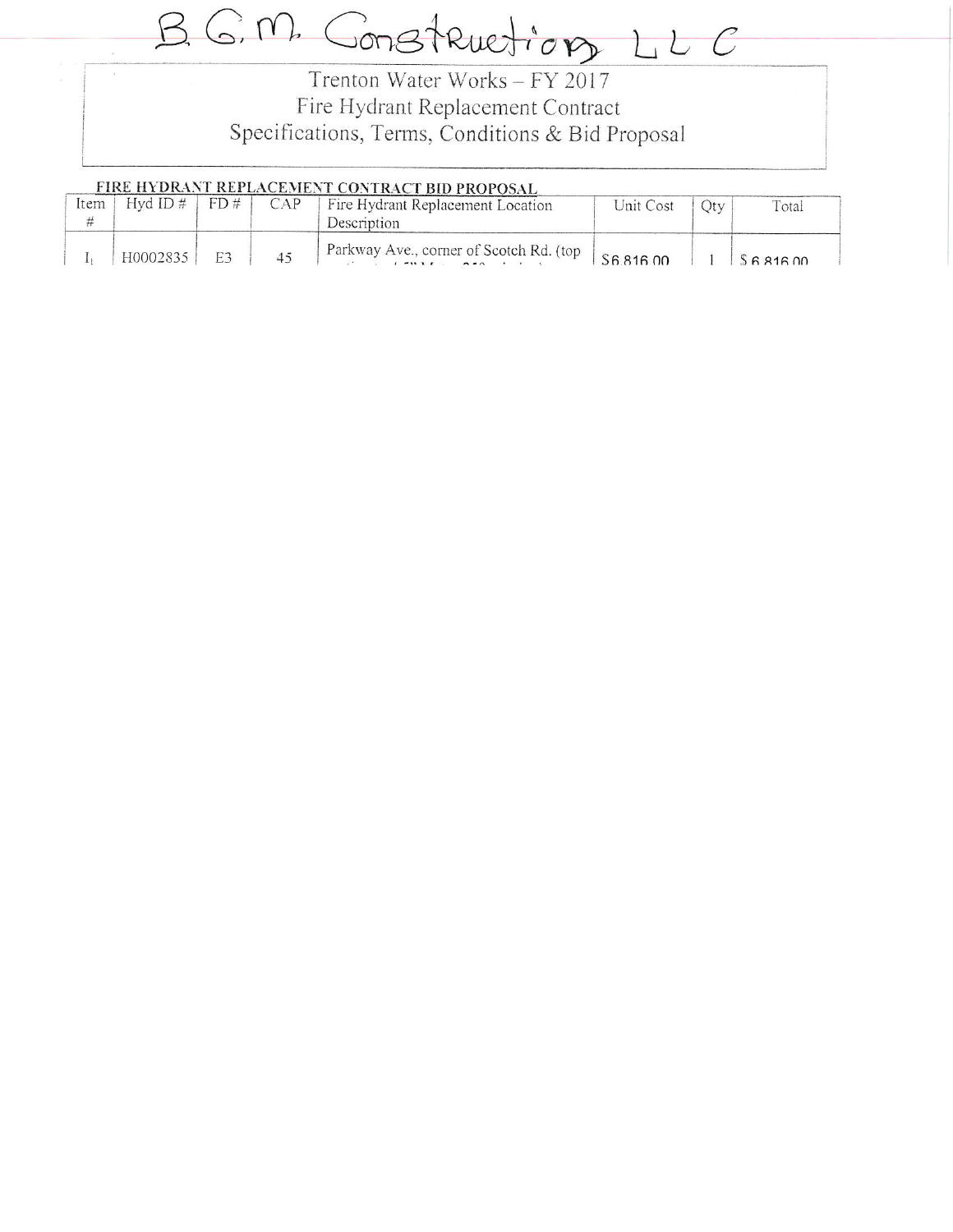Dewcon Inc

## Trenton Water Works - FY 2017 Fire Hydrant Replacement Contract Specifications, Terms, Conditions & Bid Proposal

| Item<br>Ħ.         | Hyd ID#  | FD#            | CAP     | FIRE HYDRANT REPLACEMENT CONTRACT BID PROPOSAL<br>Fire Hydrant Replacement Location<br>Description | Unit Cost                               | Qty          | Total                                            |
|--------------------|----------|----------------|---------|----------------------------------------------------------------------------------------------------|-----------------------------------------|--------------|--------------------------------------------------|
| I <sub>1</sub>     | H0002835 | E3             | 45      | Parkway Ave., corner of Scotch Rd. (top<br>section to 4.5" Metro 250 missing)                      | 5,50000                                 | $\mathbf{1}$ | $S_{5,500,00}$                                   |
| $\mathbf{L}$       | H0000800 | $\mathbf T$    | 137     | 500 Perry St., 172' W of E Carrol St near<br>RR tracks & Trenton Times                             | 55,500,00                               | $\mathbf{1}$ | S5,500,00                                        |
| $I_{3}$            | H0001387 | H <sub>2</sub> | 184     | Nottingham Way, 20' W of Sterling Ave                                                              | ${}^{s}5,500,00$                        | 1            | $S_{5,500,w}$                                    |
| $\mathbb{I}$ .     | H0001213 | T              | 125     | 332 W State St, 281' NW of Calhoun St                                                              | 55,50000                                |              | \$5,500,00                                       |
| $I_{\hat{\tau}}$   | H0000494 | T              | 168/184 | 361 Hewit St: Anderson St to Liberty St                                                            | ${}^{5}5.50000$                         | $\mathbf{1}$ | 55,500.00                                        |
| $I_{\alpha}$       | H0003239 | HW             | 19      | Bonner Ct, 260' S of Fanning Way                                                                   | $S_{5,500.00}$                          |              | $S_{i}S_{i}S_{0}O_{i}O_{i}$                      |
| $I_{\overline{z}}$ | H0000816 | T              | 120     | 919 Ohio Ave, 160' NE of Pine St                                                                   | 55500.00                                | 1            | $S_5$ 500.00                                     |
| II                 | Unknown  | Varied         | Varied  | Proposed Future Fire Hydrant<br>Replacement Locations                                              | 5,50000                                 | 13           | 571,500.07                                       |
| Ш                  | H0000518 | T              | 169     | Home Ave (opposite 134) @ Jersey<br>Avenue: FH replacement & hydrant<br>lateral GV replacement     | 55,500.00                               | Ţ            | ${}^{S}S,$ 500.00                                |
| IV                 | H0000789 | T              | 133     | New York Ave @ Pear St (Bus Co.); FH<br>removal & relocation                                       | $s_{24,0000}$                           | $\mathbf{I}$ | $s_{24000.00}$                                   |
| $V_1$              | H0001613 | H <sub>3</sub> | 199     | 1103 William St, corner of Lilly St; FH<br>replacement after 6" lateral upgrade                    | 7,000.00                                | $\mathbf{I}$ | 8,000.00                                         |
| $V_2$              | H0000270 | T              | 95-96   | 27 Dean Ave, 300' S of W State St, T;<br>FH replacement after 6" lateral upgrade                   | $S$ 7,000.00                            | $\mathbf{I}$ | $s_{7,000.00}$                                   |
| VI                 | H0000108 | T              | 123     | Brunswick Ave, corner of Southard St                                                               | $^{\mathcal{S}}$ 5500.00                | $\mathbf{1}$ | ${}^{\mathcal{S}}\mathcal{S}, \mathcal{S}$ 00.00 |
| VII                | H0000267 | T              | 109     | Dale Street, W of Prospect St at dead end                                                          | $\frac{s_{\beta_{1}^{0}}}{s_{1}^{000}}$ | $\mathbf{1}$ | 8,000.00                                         |
| VIII,              | H0000711 | T              | 153     | Mott St, NW corner of Hudson St                                                                    | $s_{9.500.00}$                          | $\mathbf{I}$ | $s_{9500.00}$                                    |
| VIII <sup>,</sup>  | H0001096 | T              | 137     | Southard St., 239' S of Escher St in front<br>of Trentonian (top section cracked)                  | ${}^{\mathcal{S}}\mathcal{B}$ ,000.00   |              | ${}^{\mathcal{S}}\mathcal{S}$ , 000.00           |
|                    |          |                |         |                                                                                                    | Grand Total<br>>>                       |              | $\mathcal{S}$<br>184,500.00                      |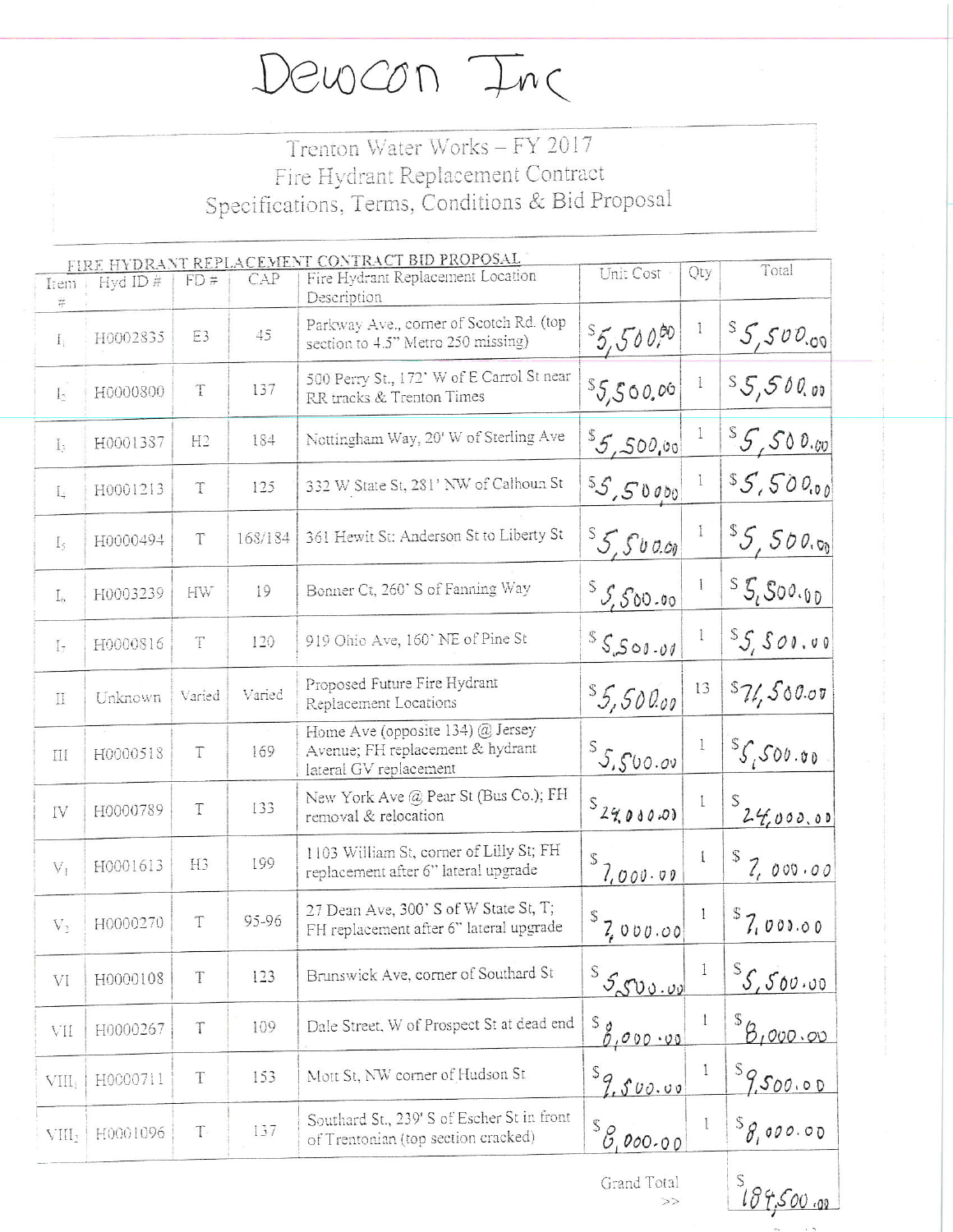ano Construction Trenton Water Works - FY 2017 Fire Hydrant Replacement Contract Specifications, Terms, Conditions & Bid Proposal

|                   |            |                |         | FIRE HYDRANT REPLACEMENT CONTRACT BID PROPOSAL                                                   |                                |              |                          |
|-------------------|------------|----------------|---------|--------------------------------------------------------------------------------------------------|--------------------------------|--------------|--------------------------|
| Item<br>#         | Hyd ID $#$ | FD#            | CAP     | Fire Hydrant Replacement Location<br>Description                                                 | Unit Cost                      | Qty          | Total                    |
| $I_1$             | H0002835   | E <sub>3</sub> | 45      | Parkway Ave., corner of Scotch Rd. (top<br>section to 4.5" Metro 250 missing)                    | \$                             | 1            | S<br>$2\Delta$           |
| I <sub>2</sub>    | H0001643   | H <sub>4</sub> | 145     | East State St. Ext. corner of Klockner<br>Rd. (top section to 4.5" Metro 250<br>missing)         | S<br>20,000                    | $\mathbf{1}$ | \$<br>20,                |
| $I_3$             | H0001387   | H2             | 184     | Nottingham Way, 20' W of Sterling Ave                                                            | $\frac{\$}{20,000}$            | $\mathbf{1}$ |                          |
| $I_4$             | H0001213   | $\mathbf T$    | 125     | 332 W State St, 281' NW of Calhoun St                                                            | $\frac{\$}{20}$<br>200.        |              | 20                       |
| I <sub>5</sub>    | H0000494   | $\mathbf T$    | 168/184 | 361 Hewit St: Anderson St to Liberty St                                                          | \$<br>20                       | 1            | \$<br>20,0               |
| $I_6$             | H0003239   | <b>HW</b>      | 19      | Bonner Ct, 260' S of Fanning Way                                                                 | S<br>$\overline{d}$            | 1            | $\overline{\mathcal{L}}$ |
| I <sub>7</sub>    | H0000816   | $\mathbf T$    | 120     | 919 Ohio Ave, 160' NE of Pine St                                                                 | $\overline{20}$                | 1            | \$<br>$\overline{20}$    |
| $\rm II$          | Unknown    | Varied         | Varied  | Proposed Future Fire Hydrant<br><b>Replacement Locations</b>                                     | 20<br>$\infty$                 | 13           | 20                       |
| III               | H0000518   | $\mathbf T$    | 169     | Home Ave (opposite 134) $@$ Jersey<br>Avenue; FH replacement & hydrant<br>lateral GV replacement | $\overline{\mathcal{L}}$       | $\mathbf{1}$ |                          |
| IV                | H0000789   | T              | 133     | New York Ave @ Pear St (Bus Co.); FH<br>removal & relocation                                     | \$<br>$\overline{\mathcal{L}}$ | $\mathbf{1}$ | $\overline{\mathcal{U}}$ |
| $V_1$             | H0001613   | H3             | 199     | 1103 William St, corner of Lilly St; FH<br>replacement after 6" lateral upgrade                  | \$                             | 1            | $\overline{\mathcal{X}}$ |
| V <sub>2</sub>    | H0000270   | T              | 95-96   | 27 Dean Ave, 300' S of W State St, T;<br>FH replacement after 6" lateral upgrade                 | \$                             | 1            | 20                       |
| VI                | H0000108   | $\mathcal T$   | 123     | Brunswick Ave, corner of Southard St                                                             | 20,000                         | $\mathbf{1}$ | 20                       |
| <b>VII</b>        | H0000267   | $\mathbf T$    | 109     | Dale Street, W of Prospect St at dead end                                                        | S<br>20,000                    | 1            |                          |
| VIII <sub>1</sub> | H0000711   | $\mathcal T$   | 153     | Mott St, NW corner of Hudson St                                                                  | $\frac{1}{10}$ ,000            | 1            | ä                        |
| VIII <sub>2</sub> | H0001096   | $\mathcal T$   | 137     | Southard St., 239' S of Escher St in front<br>of Trentonian (top section cracked)                | \$<br><u>20,000</u>            | 1            | 2                        |
|                   |            |                |         |                                                                                                  | <b>Grand Total</b><br>>>       |              | <u>560</u>               |

Page 14